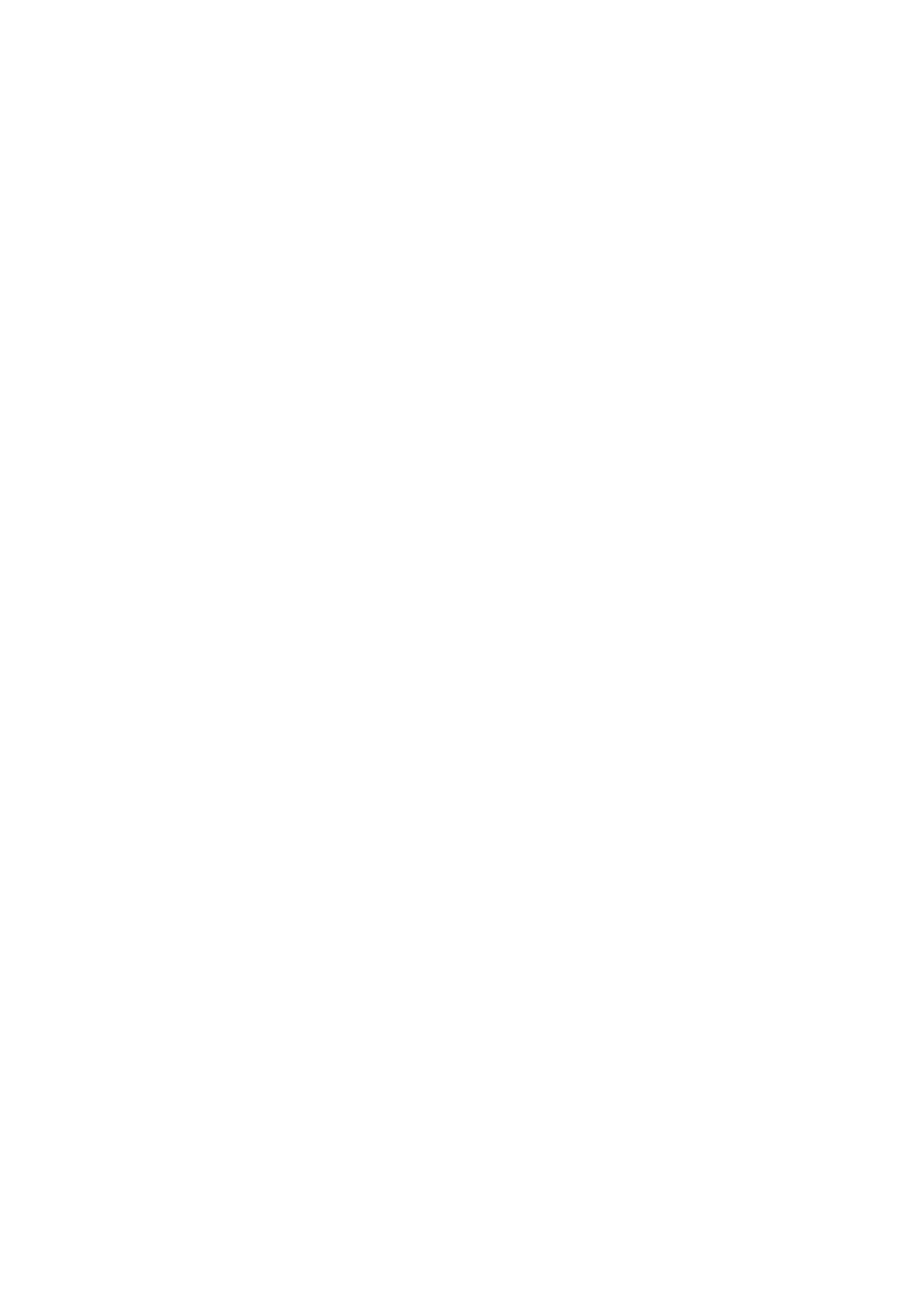

## **AGENDA**

# **CHILDREN'S, YOUNG PEOPLE AND EDUCATION CABINET COMMITTEE**

| Tuesday, 10 May 2022 at 10.00 am | Ask for:   | <b>Emily Kennedy</b> |
|----------------------------------|------------|----------------------|
| <b>Council Chamber</b>           | Telephone: | 03000 419625         |

#### **Membership**

| Conservative:                         | Mr M C Dance (Chairman), Mr M Dendor (Vice-Chairman),<br>Mr D Beaney, Mr C Beart, Mrs B Bruneau, Mr G Cooke, Mr D Crow-<br>Brown, Ms S Hamilton, Mr S C Manion, Ms M McArthur and<br>Mr A Sandhu, MBE |
|---------------------------------------|-------------------------------------------------------------------------------------------------------------------------------------------------------------------------------------------------------|
| Labour:                               | Mr A Brady and Dr L Sullivan                                                                                                                                                                          |
| Liberal Democrat:                     | Mrs T Dean, MBE                                                                                                                                                                                       |
| Green and<br>Independent:             | <b>Rich Lehmann</b>                                                                                                                                                                                   |
| Church<br>Representatives:            | Mr M Reidy, Mr J Constanti and Mr Q Roper<br><b>UNRESTRICTED ITEMS</b>                                                                                                                                |
|                                       | (During these items the meeting is likely to be open to the public)                                                                                                                                   |
| $\mathbf{1}$                          | Introduction/Webcast announcement                                                                                                                                                                     |
| 2<br><b>Apologies and Substitutes</b> |                                                                                                                                                                                                       |

- 3 Declarations of Interest
- 4 Minutes of the meeting held on 1 March 2022 (Pages 1 10)
- 5 Performance Monitoring (Pages 11 66)
- 6 Ofsted Update (Pages 67 74)
- 7 SEND Update (Pages 75 80)
- 8 22/00047 Educational Psychology Recommission service for increased capacity (Pages 81 - 96)
- 9 School Term Dates for 2023-24 and Update on Queen's Jubilee Celebrations (Pages 97 - 104)